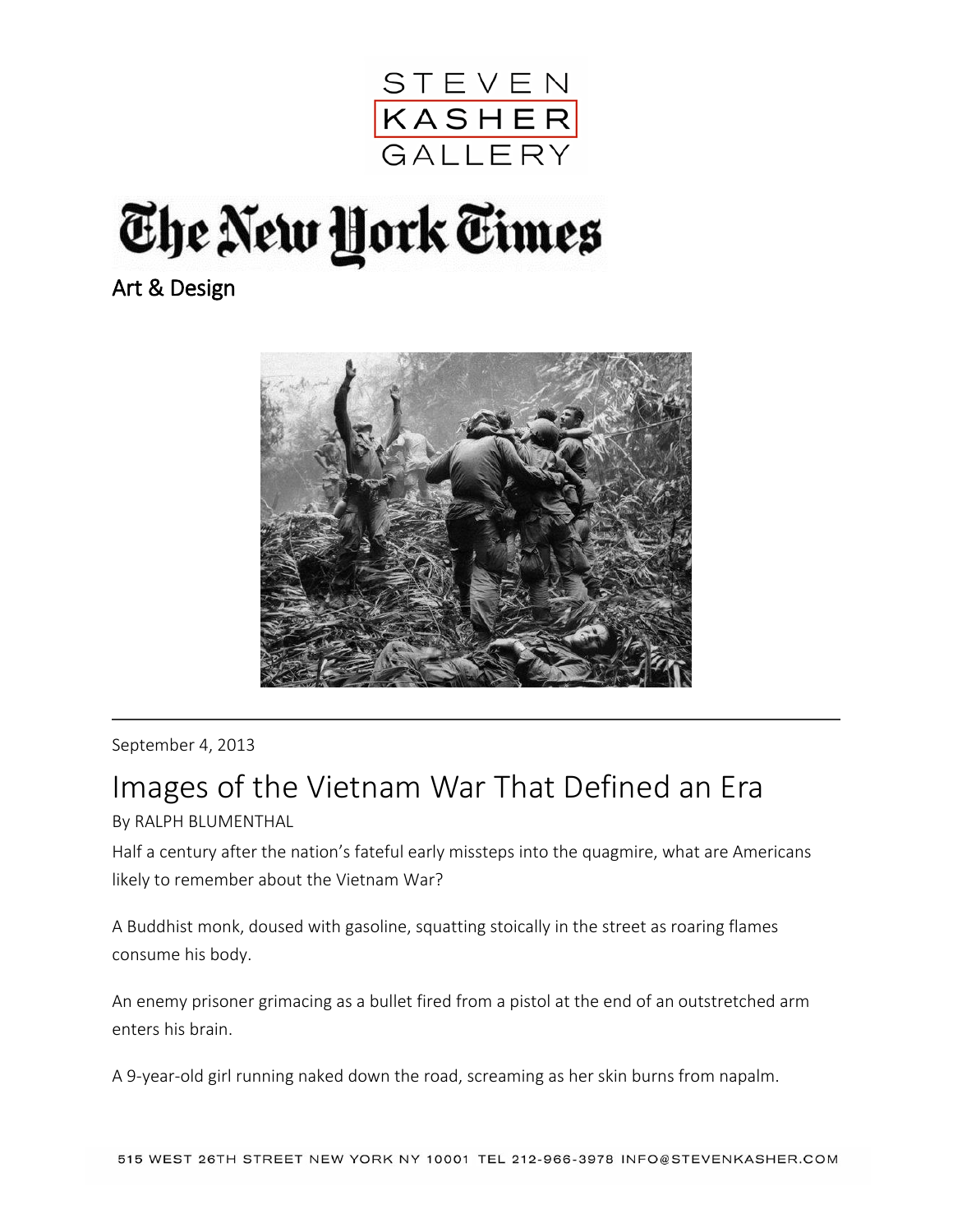

Perhaps even more viscerally even than on television, America's most wrenching war in our time [hit home in photographs,](http://lens.blogs.nytimes.com/2013/09/04/a-veteran-reporter-reflects-on-a-distant-war/) including these three searing prize-winning images from The Associated Press newsmen Malcolm W. Browne, Eddie Adams and Nick Ut. They are the subject of retrospectives now, in a new book and accompanying exhibitions.

No single news source did more to document the bitter and costly struggle against North Vietnamese Communist regulars and Vietcong insurgents, and to turn the home front against the war, than The A.P.

From 1950 to 1975, this nonprofit news cooperative, founded during the Mexican War in 1846, fielded Saigon's largest, most battle-hardened cadre of war correspondents and photographers, including several women. Four died.

"What we did, we told the accurate story," said [Peter Arnett,](http://www.pbs.org/weta/reportingamericaatwar/reporters/arnett/) one of the last surviving members of the 1960s bureau, who was once berated by the United States Pacific commander, Adm. Harry D. Felt: "Get on the team."

Now, amid a flurry of anniversary commemorations of that tumultuous era and a surge of interest in war photography, The A.P. has, for the first time, culled its estimated 25,000 Vietnam photographs and reprinted some 250 in a book, ["Vietnam: The Real War,"](http://www.ap.org/Content/Press-Release/2013/Vietnam-The-Real-War-a-photographic-history-by-the-AP-to-be-published-Oct-1) with an introduction by Pete Hamill, to be published by Abrams on Oct. 1.

Chuck Zoeller, the agency's manager of special projects, said the dozens of rarely seen photographs in this collection include color plates of United States prisoners of war in a Hanoi prison in 1972 and historical images from the French colonial period. There is a photo of President John F. Kennedy in Florida, reviewing a commando unit back from action as early as 1962. And there are troubling scenes: Vietcong prisoners being kicked and subjected to water torture by South Vietnamese troops. A Vietnamese family of four, dead on a blanket, killed in a stampede as panicked refugees fled the advancing North Vietnamese in 1975.

On the book's cover is a grim yet elegaic photo by Art Greenspon showing wounded American paratroopers in a jungle clearing near Hue in April 1968, as one soldier, arms raised as if in prayer, guides to the ground an unseen helicopter that is to be their salvation.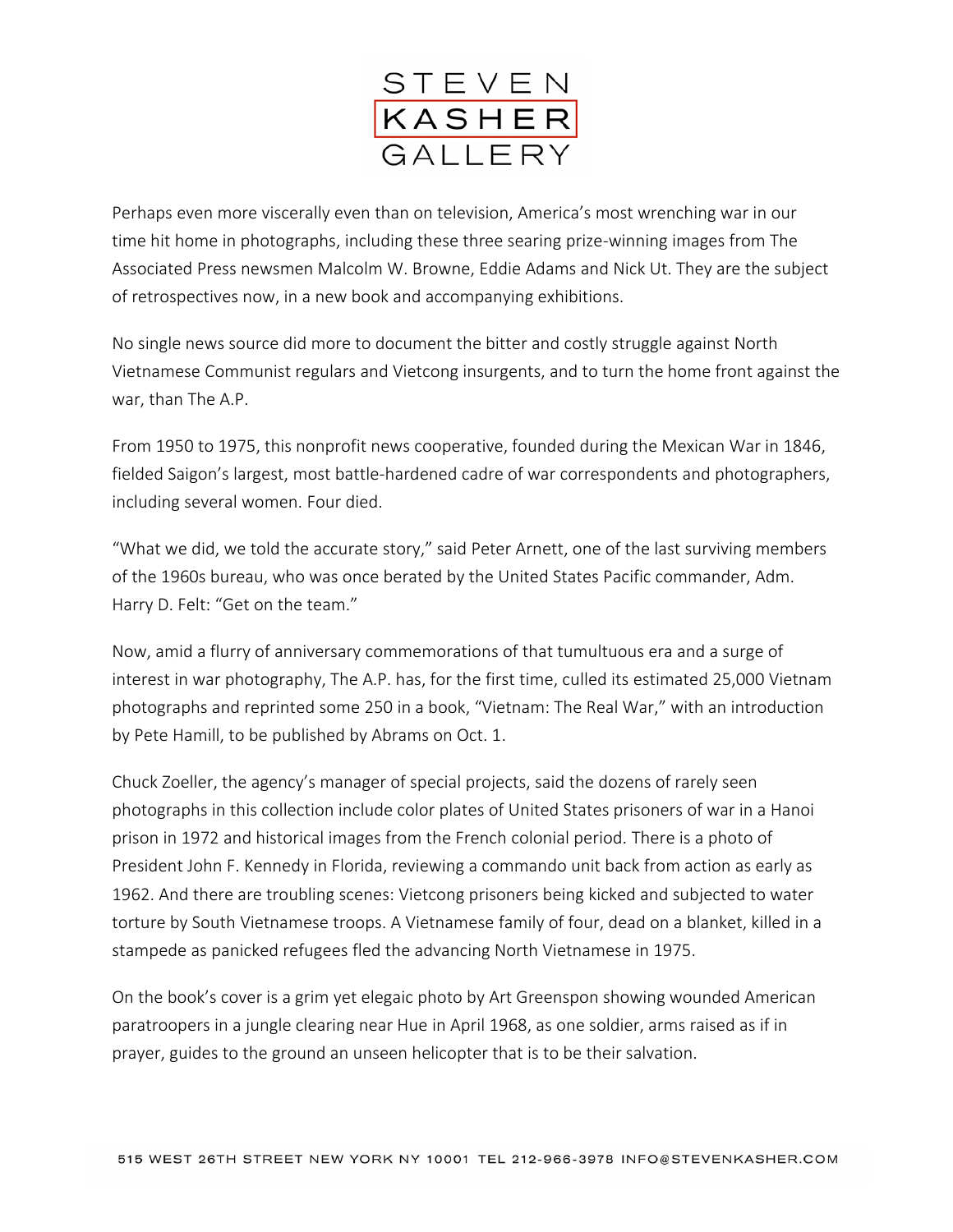

A related photography exhibition opens on Oct. 24 at the Steven Kasher Gallery, at 521 West 23rd Street, in Chelsea. And for its own staff, The A.P. is devoting wall space in its headquarters in Manhattan to the work of the photographer of that 1963 Buddhist protest immolation: [Mr.](http://www.nytimes.com/2012/08/29/world/asia/malcolm-w-browne-pulitzer-winner-dies-at-81.html?_r=0)  [Browne,](http://www.nytimes.com/2012/08/29/world/asia/malcolm-w-browne-pulitzer-winner-dies-at-81.html?_r=0) who was later a reporter for The New York Times. He died last year, as did [Horst Faas,](http://www.nytimes.com/2012/05/13/world/asia/horst-faas-vietnam-war-photographer-dies-at-79.html) the longtime A.P. editor in Saigon.

"Three photographs changed public perception of the Vietnam War, and it's no coincidence the photographers were working for The Associated Press," said Anne Wilkes Tucker, curator of photography at the Museum of Fine Arts, Houston.

"It was the agency that consistently brought the clearest and toughest vision to what was happening in Vietnam home to the American public," said Ms. Tucker, whose show["War/Photography"](http://www.corcoran.org/warphoto) is at the Corcoran Gallery in Washington through Sept. 29 and opens at the Brooklyn Museum on Nov. 8.

Vietnam was a journalistic milestone: according to Daniel C. Hallin, professor of communication at the University of California, San Diego, and author of "The Uncensored War: The Media and Vietnam," it was "the first war in which reporters were routinely accredited to accompany military forces, yet not subject to censorship."

Hitching helicopter rides to battle zones while remaining free to write and shoot pictures, journalists made the most of it, recalled Richard Pyle, The A.P.'s Saigon bureau chief from 1970 until 1973. "Vietnam was where photojournalism came into its own, and kind of stayed there," he said.

In one heart-rending 1964 photograph by Mr. Faas from his Pulitzer Prize-winning portfolio, a distraught Vietnamese father numbly holds up the limp body of his dead daughter to a truckload of impassive South Vietnamese Rangers.

"Photographs may be more memorable than moving images, because they are a neat slice of time, not a flow," Susan Sontag wrote in her book "On Photography." The photograph of the girl burned by napalm, she wrote, "probably did more to increase the public revulsion against the war than a hundred hours of televised barbarities."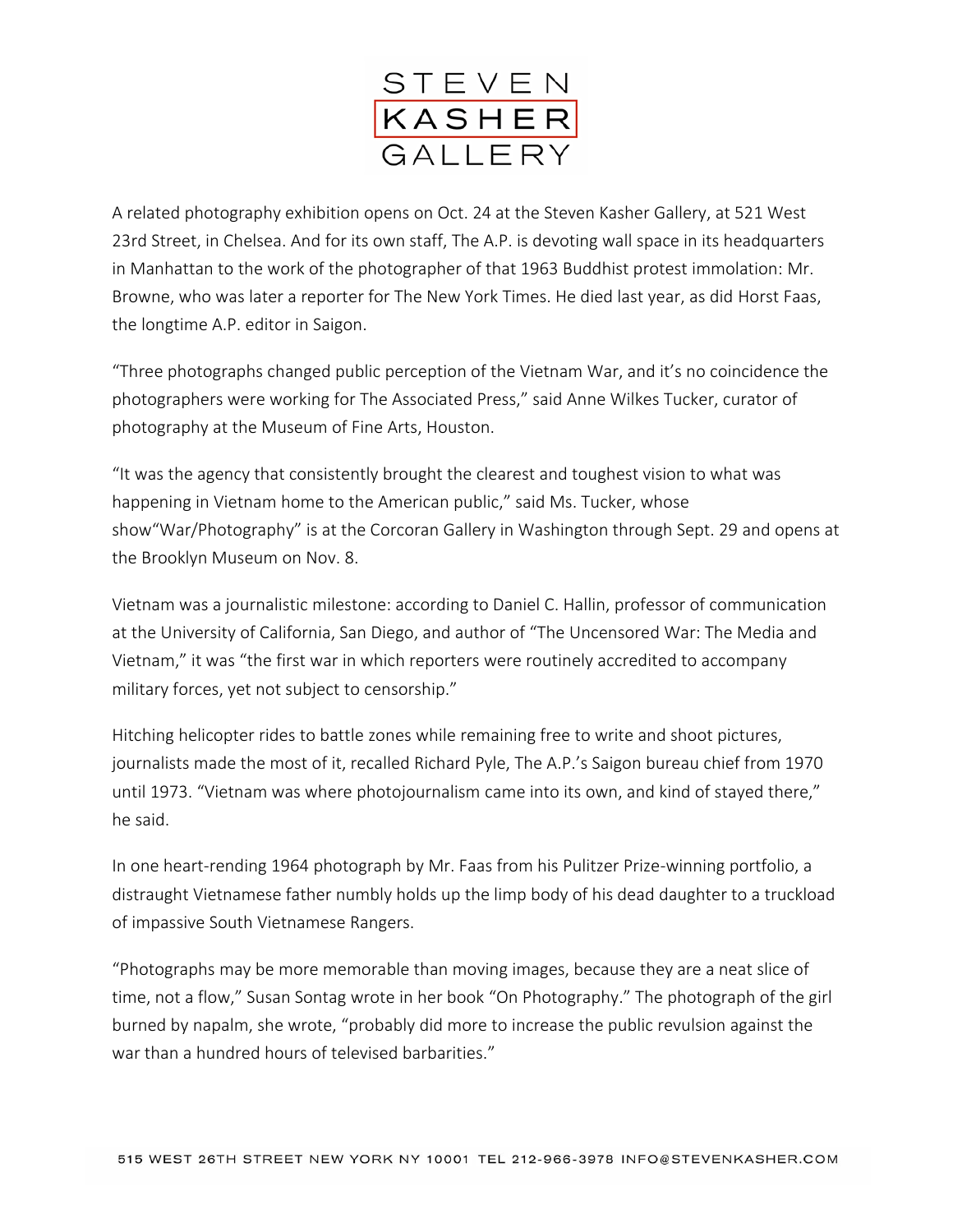

Other celebrated photographers whose harrowing images carried the war home include [Larry](http://life.time.com/larry-burrows/)  [Burrows](http://life.time.com/larry-burrows/), of Life magazine, killed with The A.P.'s [Henri Huet](http://www.theguardian.com/world/gallery/2011/mar/15/photography) and two other newsmen in a 1971 helicopter crash; [David Douglas Duncan;](http://www.hrc.utexas.edu/exhibitions/web/ddd/home.html) and [Philip Jones Griffiths.](http://www.nytimes.com/2008/03/20/arts/design/20griffiths.html?_r=0)

Even reporters routinely carried cameras. "We talk about multiformat coverage — we were doing that then," said Santiago Lyon, vice president and director of photography for The A.P. "The access was extraordinary."

Partly as an official backlash, experts say, journalists never again enjoyed the same combination of military cooperation and freedom to report.

The story of The Associated Press in Vietnam begins in February 1950 with a cable reassigning the 28-year-old China correspondent Seymour Topping to "Saigon, Indonesia": he guessed that the foreign desk meant Indochina.

He and his wife, Audrey, had just settled into the [Continental Palace](http://www.globalpost.com/dispatch/worldview/090103/the-war-hotels-part-i-vietnam-0) hotel when a cafe across the square exploded in a Viet Minh bombing that left the street strewed with bodies of French soldiers and sailors. In an interview, Mr. Topping (later to join The New York Times and become its managing editor) recounted the debacle of the French colonial occupation and the Truman administration's support of it. Too bad, he said, that he was the only American reporter there to report it.

As such, he was sought out by the young Congressman John F. Kennedy in November 1951. The future president came away more dubious of any entanglement, Mr. Topping wrote in his 2010 book, ["On the Front Lines of the Cold War."](http://lsupress.org/books/detail/on-the-front-lines-of-the-cold-war/)

Mr. Topping also said, "If the American people had more information about the war in Indochina and that the French effort was not succeeding, and the considerable amount of corruption, the American people might have taken a stand against our involvement at that point."

The A.P. bureau's ranks began to grow with the arrival, in late 1961, of Mr. Browne, a Korean War veteran, followed the next year by Mr. Arnett, a New Zealander, and Mr. Faas, a German: "the Basie band of Vietnam coverage," as the A.P. book puts it.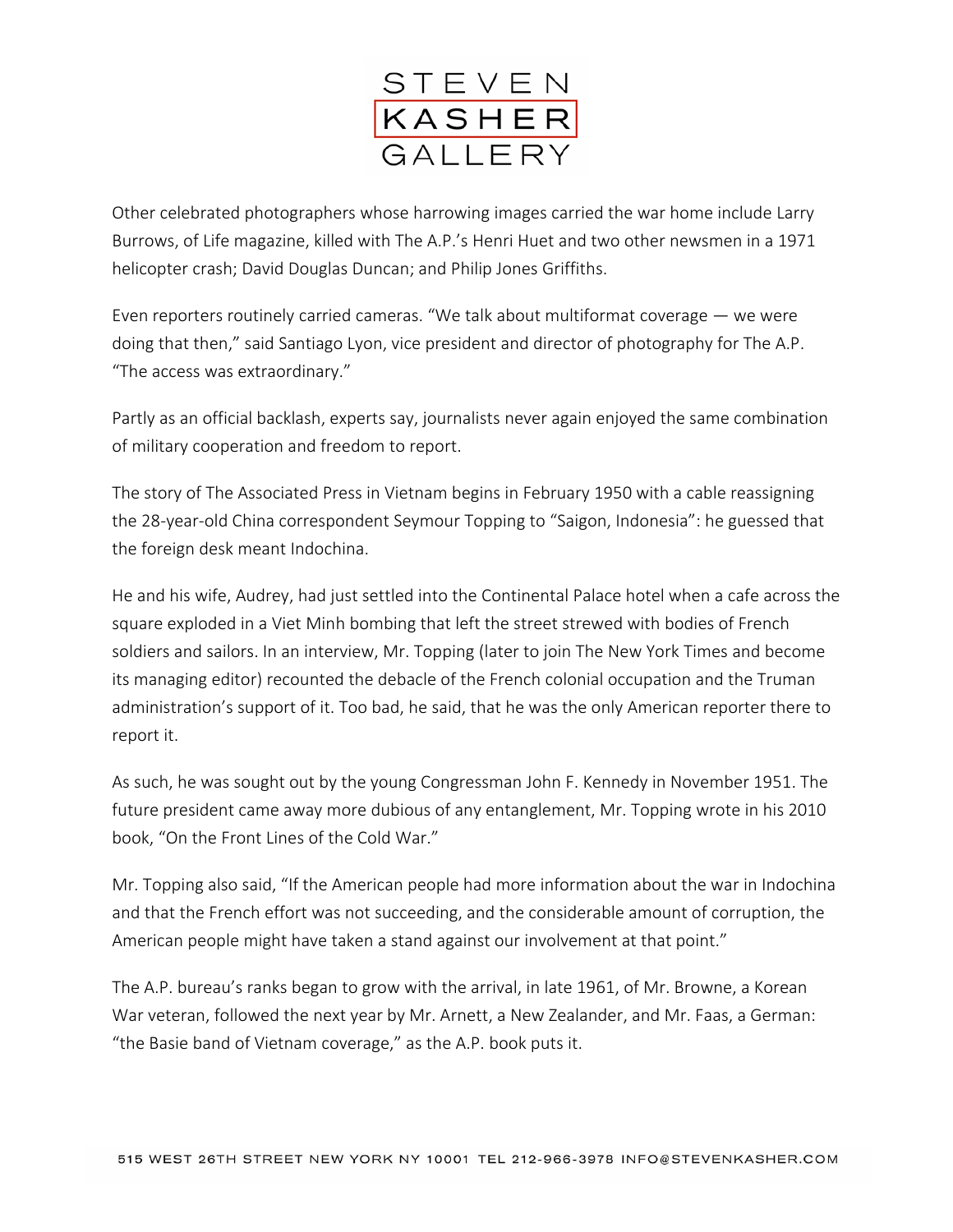

They and other skeptics, like David Halberstam of The Times and Neil Sheehan of United Press International, soon ran afoul of the command, revealing that American "advisers" were already in combat and that many trumpeted victories were hollow.

Mr. Browne's graphic 1963 [photographic series](https://www.google.com/search?q=Malcolm+Browne+monk&tbm=isch&tbo=u&source=univ&sa=X&ei=3UwmUpncMIuksQTN34DYDw&ved=0CDgQsAQ&biw=1079&bih=765) of the fiery suicide of the monk, Thich Quang Duc, exposed the deep hostility to the Saigon regime months before the ineffectual South Vietnamese President Ngo Dinh Diem was shot, three weeks before Kennedy's assassination.

In a confidential cable to his editors in 1964, Mr. Browne called America "incapable of handling the situation in Viet Nam," and he likened the effort to "so many babies turned loose in a tiger's cage."

During the Tet offensive, in early 1968, the A.P. photographer Eddie Adams snapped [the](http://www.google.com/imgres?imgurl=http://academics.wellesley.edu/Polisci/wj/Vietnam/ThreeImages/images/EAdams.jpg&imgrefurl=http://academics.wellesley.edu/Polisci/wj/Vietnam/ThreeImages/brady2.html&h=372&w=496&sz=34&tbnid=LuAJoT1EBFEfVM:&tbnh=98&tbnw=130&prev=/search%3Fq%3DGeneral%2BLoan.%26tbm%3Disch%26tbo%3Du&zoom=1&q=General+Loan.&usg=__fVNms7NMOoXJ6hTMfGWfQ9JkqvM=&docid=90kQIhIvicV9gM&sa=X&ei=Y0UmUruiFKvbsASR-IGICA&ved=0CEkQ9QEwBQ&dur=892)  [gruesome image](http://www.google.com/imgres?imgurl=http://academics.wellesley.edu/Polisci/wj/Vietnam/ThreeImages/images/EAdams.jpg&imgrefurl=http://academics.wellesley.edu/Polisci/wj/Vietnam/ThreeImages/brady2.html&h=372&w=496&sz=34&tbnid=LuAJoT1EBFEfVM:&tbnh=98&tbnw=130&prev=/search%3Fq%3DGeneral%2BLoan.%26tbm%3Disch%26tbo%3Du&zoom=1&q=General+Loan.&usg=__fVNms7NMOoXJ6hTMfGWfQ9JkqvM=&docid=90kQIhIvicV9gM&sa=X&ei=Y0UmUruiFKvbsASR-IGICA&ved=0CEkQ9QEwBQ&dur=892) of a captured enemy insurgent being shot in the head, point blank, by the South Vietnamese Gen. Nguyen Ngoc Loan, who explained, "They killed many of my people, and yours, too."

Mr. Adams said that he felt that he had ruined the life of General Loan. "Two people died that day," he said.

The A.P.'s [Nick Ut](http://petapixel.com/2012/09/19/interview-with-nick-ut-the-photojournalist-who-shot-the-iconic-photo-napalm-girl/) was on photo assignment in Trang Bang, northwest of Saigon, in 1972 when refugees began fleeing a bombing strike. Mr. Ut, who was Vietnamese, had been a bureau photographer since 1965 when, at 16, he replaced his brother, Huynh Thanh My, who was shot dead by the Vietcong.

Mr. Ut saw a grandmother cradling a year-old boy, dying from napalm burns. Then he saw the 9 year-old girl, screaming.

He helped rush her to a hospital.

News outlets resisted running the A.P.'s photo of a naked child. Mr. Faas insisted. The picture won the 1973 Pulitzer Prize. The girl, [Kim Phuc](http://www.kimfoundation.com/), survived. "Today," Mr. Ut says, "She calls me Uncle Nick."

In a digital world, the pre-eminence of Vietnam-era photography is unlikely ever to be duplicated, experts say.